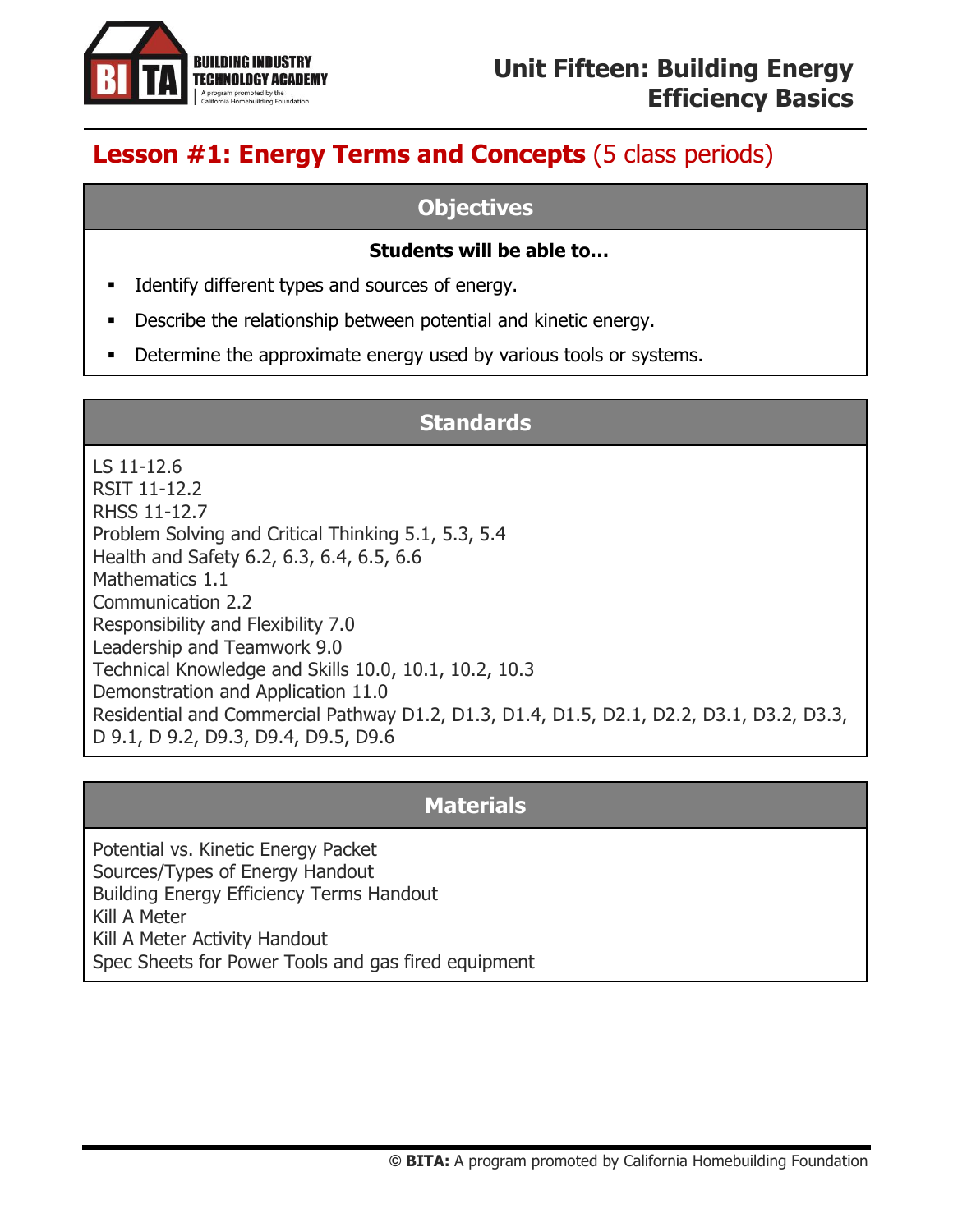### **Lesson Sequence**

- **•** Introduce Potential vs. Kinetic Energy to students by reviewing the information in the **Potential vs. Kinetic Energy Packet.** Answer any questions students may have along the way. Have students high light important information.
- Review the different types of sources of energy with the class. Follow the process from fossil fuel to light bulb. Pass out the **Sources/Types of Energy Handout** and have students highlight important information. \*Special note: solar/renewables will continue to be an important component in energy and buildings as California moves towards greenhouse gas reductions. Consider discussing solar as it applies to residential building uses with the caveat that reducing the building energy load should be primary and supplementing with solar technology is secondary.
- **■** Identify the fuel energy sources for several common appliances found in homes. Example:

Heating systems-natural gas, propane, oil, kerosene, coal, wood Air conditioning systems- electricity, natural gas, propane, oil Water heating systems- electricity, natural gas, oil, wood, geothermal

- **■** Identify common equipment available in the classroom, workshop or surrounding areas (examples-computers, power tools, gas powered tools, and generators) and estimate their energy usage.
- **•** Perform calculations as a class. Example: A 1500 w tool uses \_\_\_\_\_ kWh if operated for \_\_\_\_\_ minutes. If 1 kWh costs \$\_\_\_\_\_\_, that tool would cost \$\_\_\_\_ to run for that amount of time.

Divide the number of watts by 1000 to convert the number from watts to kilowatt. 15000 W divided by 1000 results in 0.15 kW. Multiply the number of kilowatts by the number of hours the device will be used. If the device will be used for three hours, multiply by 0.15 wK by three to produce 0.45kWh.

At \$0.25 per kWh, this tool would cost \$0.1125 to operate for 3 hours.

- **•** Demonstrate the potential vs. kinetic experiment by using a hammer and nail, catapult, ball drop.
- **EXT** Pass out the **Kill A Watt Activity**. Walk students through the correct way of using a Kill A Meter. Then have students perform the Kill A Meter Investigation. Support students as needed.
- **EXTERS** Have students take the *Forms of Energy Quiz, Electricity Quiz, Measuring* **Electricity Quiz** once investigation is completed.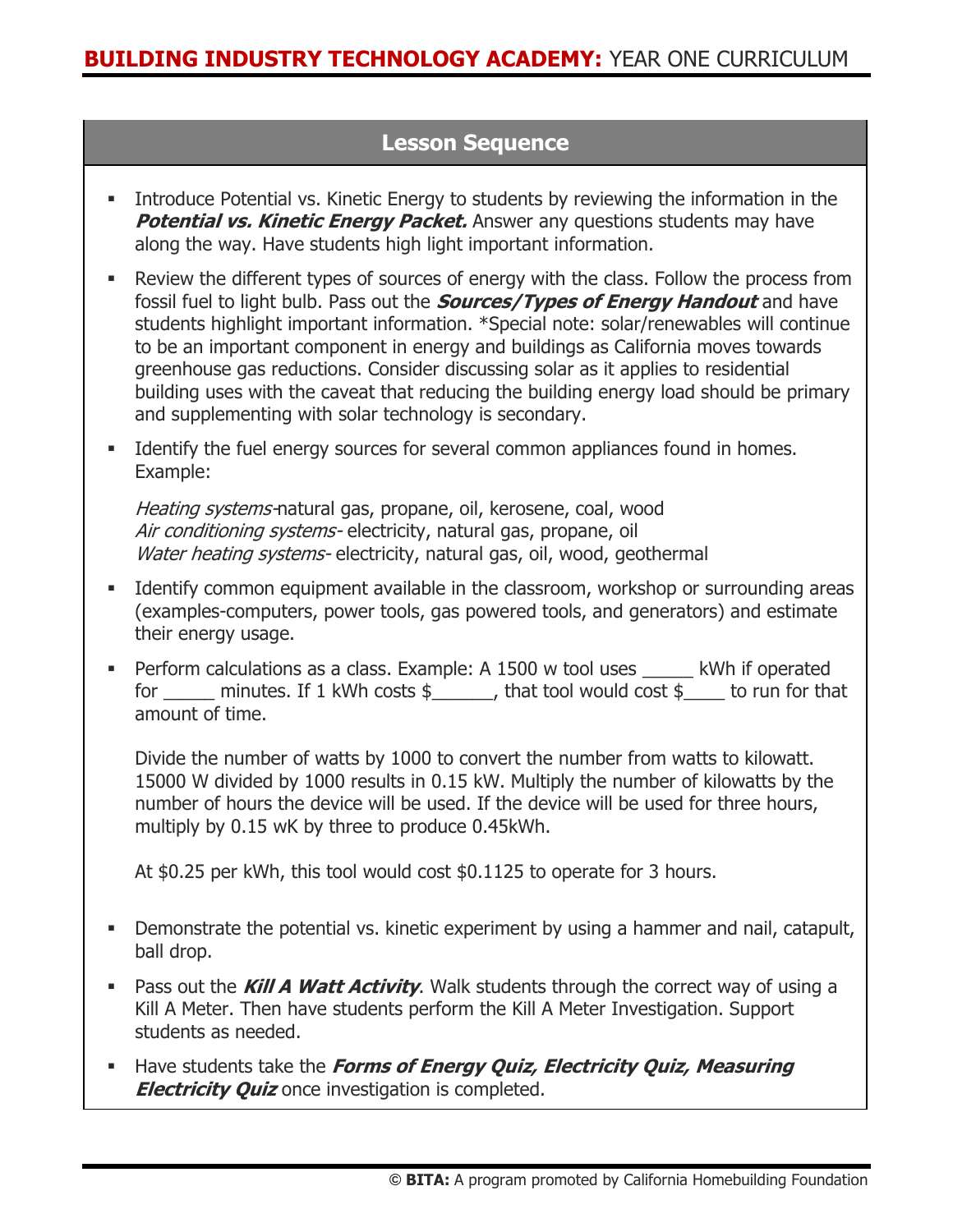#### **Assessment**

Forms of Energy Quiz Electricity Vocabulary Quiz Measuring Electricity Quiz Informal observation when students are performing estimation of energy (including "more than/less than" or actual calculations)

#### **Accommodations/Modifications**

Provide Calculator One on One Assistance Peer Support Highlight Important Content on Handouts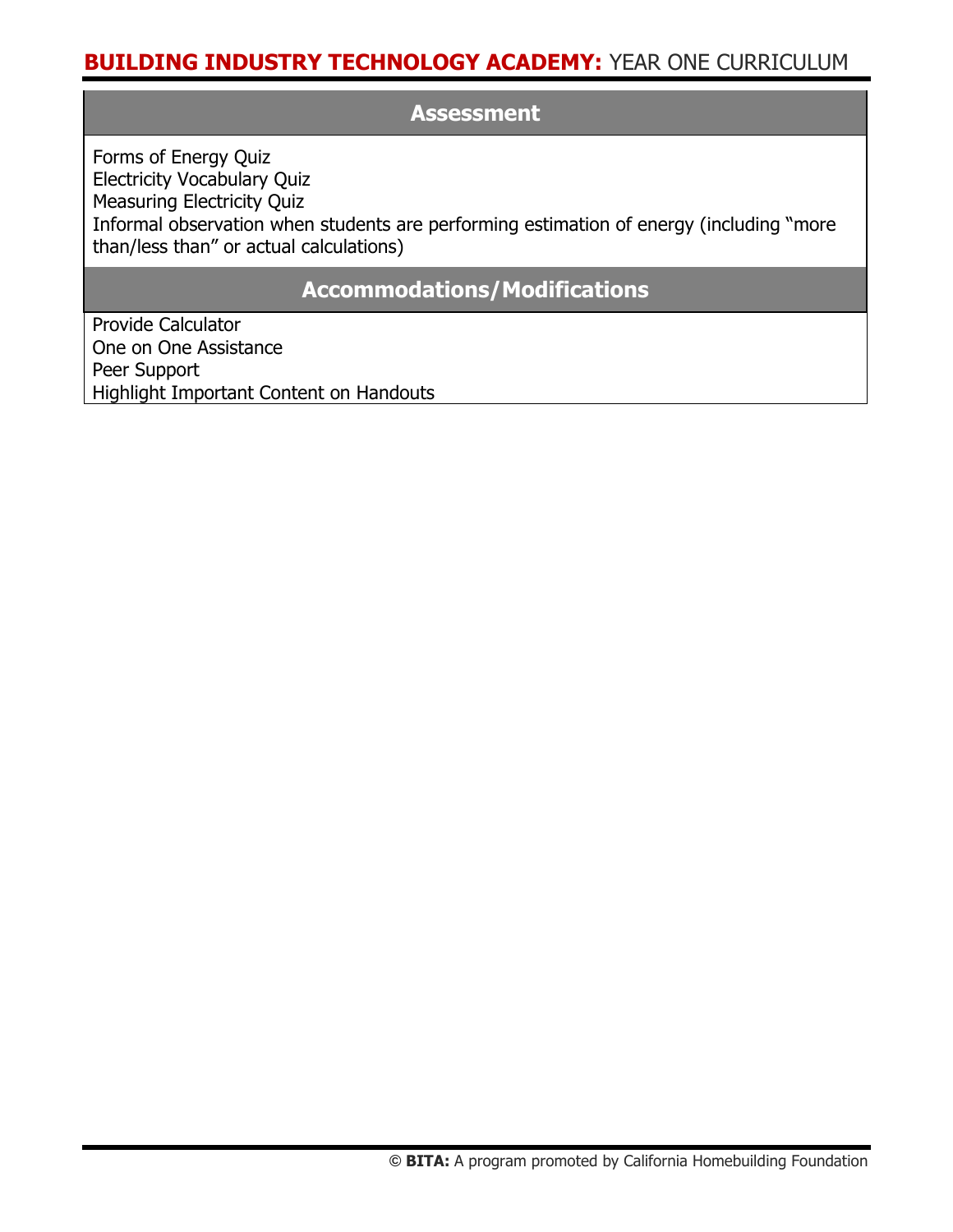### **Forms of Energy Quiz**

Fill in the blanks with the words from the word bank. Some words may be used more than once. Use the word that best completes the sentence.

| Chemical                 | Conservation of<br>Energy  | <b>Elastic</b> | <b>Electrical</b> |  |  |
|--------------------------|----------------------------|----------------|-------------------|--|--|
| <b>Energy Efficiency</b> | Gravitational<br>Potential | Kinetic        | Motion            |  |  |
| <b>Nuclear</b>           | Potential                  | Radiant        | Sound             |  |  |
| Thermal                  |                            |                |                   |  |  |

1. Stored energy and the energy of position are \_\_\_\_\_\_\_\_\_\_\_\_\_\_\_\_\_\_\_\_\_\_\_\_ energy.

2. Compressed springs and stretched rubber bands are examples of

 $\overline{\phantom{a}}$  energy.

- 3. The vibrational and movement of the atoms and molecules within substances is called \_\_\_\_\_\_\_\_\_\_\_\_\_\_\_\_\_\_\_\_\_\_\_\_\_\_\_\_\_\_\_\_\_ energy.
- 4. The scientific rule that states that energy cannot be created or destroyed is called the Law of \_\_\_\_\_\_\_\_\_\_\_\_\_\_\_\_\_\_\_\_\_.
- 5. The movement of energy through substances in longitudinal waves is \_\_\_\_\_\_\_\_\_\_\_\_\_\_\_\_\_\_\_\_ energy.

6. The energy of position such as a rock on a hill is **Example 20** energy.

- 7. The movement of objects and substances from place to place is energy.
- 8. Electromagnetic energy traveling in transverse waves is \_\_\_\_\_\_\_\_\_\_\_\_\_\_\_\_\_\_\_\_\_ energy.
- 9. Energy stores I the bonds of atoms and molecules is \_\_\_\_\_\_\_\_\_\_\_\_\_\_\_\_\_\_\_\_ energy.
- 10. The movement of atoms, molecules, waves, and electrons is \_\_\_\_\_\_\_\_\_\_\_\_\_\_\_\_\_\_ energy.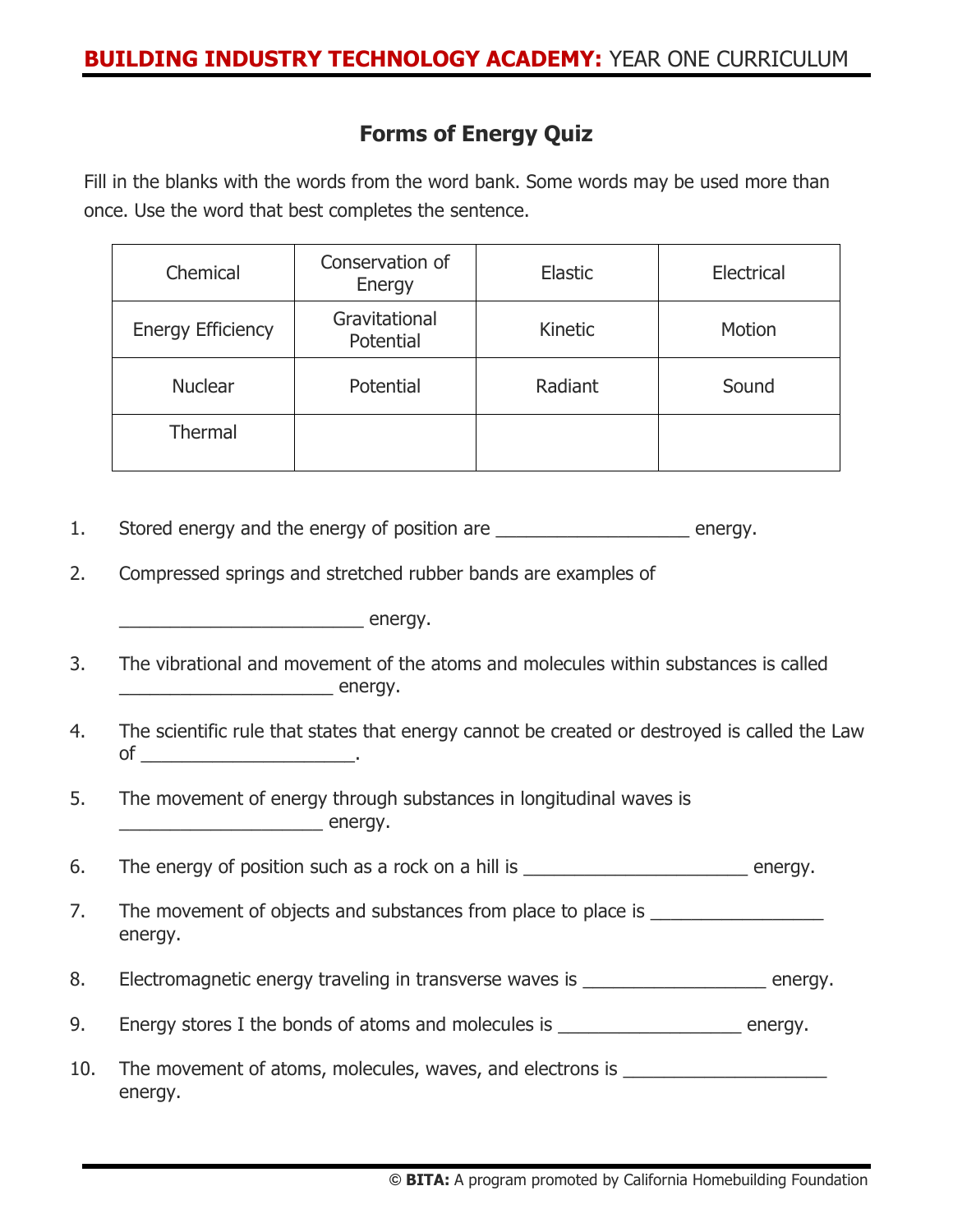| 11. The movement of electrons is<br>energy.                  |         |
|--------------------------------------------------------------|---------|
| 12. The amount of useful energy you get from a system is its |         |
| 13. The energy in petroleum and coal is stored as            | energy. |

14. X-rays are an example of \_\_\_\_\_\_\_\_\_\_\_\_\_\_\_\_\_\_\_\_ energy.

15. Fission and fusion are examples of \_\_\_\_\_\_\_\_\_\_\_\_\_\_\_\_\_\_\_\_\_\_ energy.

16. A hydropower reservoir is an example of \_\_\_\_\_\_\_\_\_\_\_\_\_\_\_\_\_\_\_\_\_ energy.

17. Wind is an example of the energy of \_\_\_\_\_\_\_\_\_\_\_\_\_\_\_\_\_\_\_\_.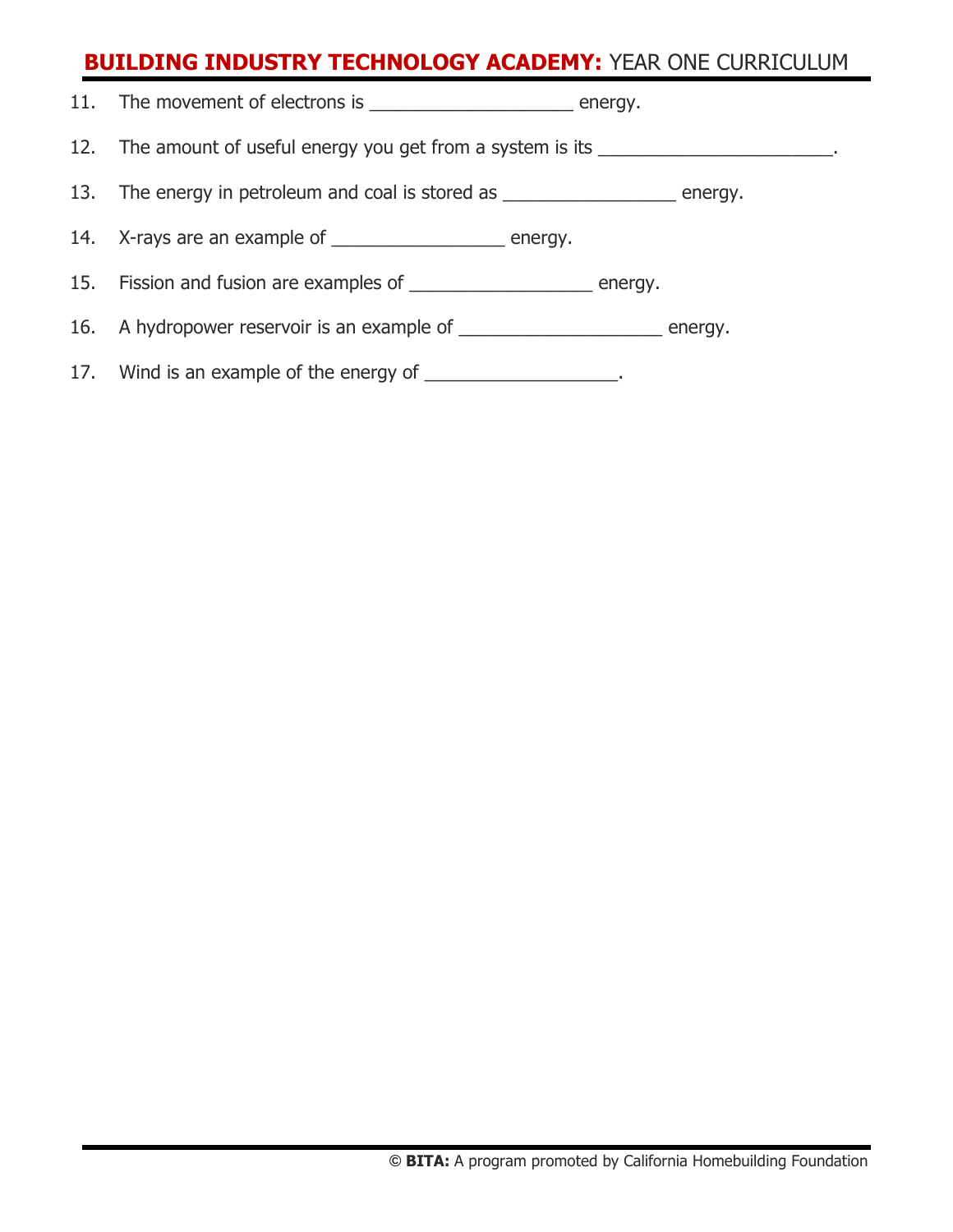### **Forms of Energy Quiz** – Answer Key

- 1. Potential
- 2. Elastic
- 3. Thermal
- 4. Conservation of Energy
- 5. Sound
- 6. Gravitational potential
- 7. Motion
- 8. Radiant
- 9. Chemical
- 10.Kinetic
- 11.Electrical
- 12.Energy efficiency
- 13.Chemical
- 14.Radiant
- 15.Nuclear
- 16.Gravitational potential
- 17.motion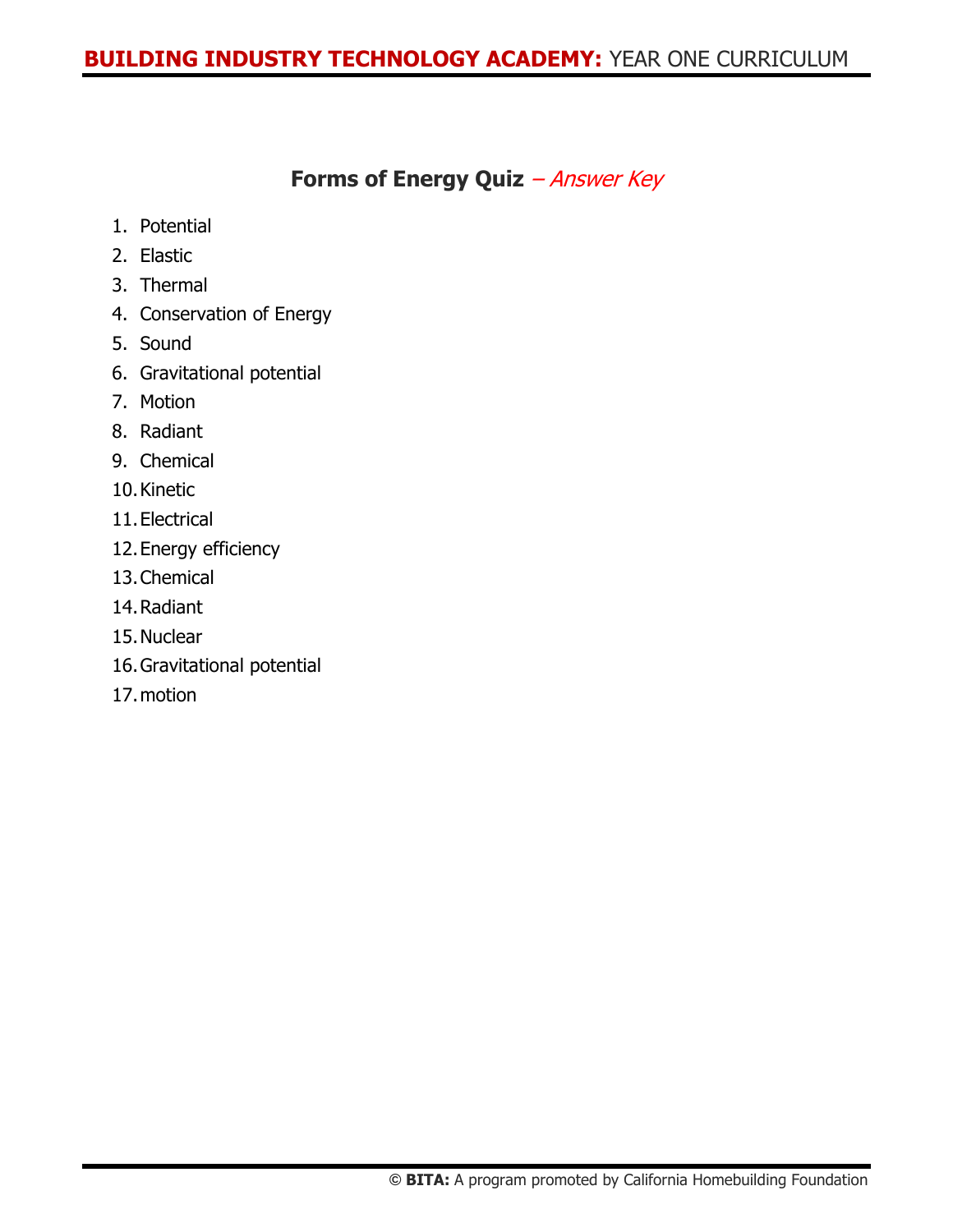#### **Electricity Vocabulary Quiz**

Fill in the blanks with the electricity vocabulary words. Some words may be used more than once. Use the word that best completes the sentence.

| <b>Baseload</b>           | Capacity     | Cogeneration   | Conservation   |  |  |
|---------------------------|--------------|----------------|----------------|--|--|
| Demand-side<br>management | Deregulation | Efficiency     | Generator      |  |  |
| Kilowatt-hour             | Peak demand  | Power pool     | Reliability    |  |  |
| Secondary                 | Smart meter  | Superconductor | <b>Thermal</b> |  |  |
| <b>Transformer</b>        | turbine      |                |                |  |  |

1. A device that changes voltage is a \_\_\_\_\_\_\_\_\_\_\_\_\_\_\_\_\_\_\_\_\_\_\_\_\_\_\_\_\_\_\_\_\_.

2. A device that changes linear motion into circular motion is a \_\_\_\_\_\_\_\_\_\_\_\_\_\_\_\_

- 3. Allowing competition in the power industry is
- 4. Managing how and when consumers use electricity is called \_\_\_\_\_\_\_\_\_\_\_\_\_\_\_\_\_\_\_.

5. The total amount of electricity a power plant can deliver is

- 6. Times when many customers need electricity \_\_\_\_\_\_\_\_\_\_\_\_\_\_\_\_\_\_\_\_\_\_\_\_\_\_\_\_.
- 7. **The contract of the state of the state of the state of the state of the state of the state of the state of the state of the state of the state of the state of the state of the state of the state of the state of the sta**

8. Electricity always produced to meet basic demand is

9. A merged network of electric utilities is \_\_\_\_\_\_\_\_\_\_\_\_\_\_\_\_\_\_\_\_\_\_\_\_\_\_\_\_.

10. Reducing energy usage through behavioral changes is \_\_\_\_\_\_\_\_\_\_\_\_\_\_\_\_\_\_\_\_\_\_\_\_.

11.A measurement of the amount of electricity used by consumers is

\_\_\_\_\_\_\_\_\_\_\_\_\_\_\_\_\_\_\_\_.

12. Power plants that burn fuel to produce electricity is

13.A material with little resistance to electric current is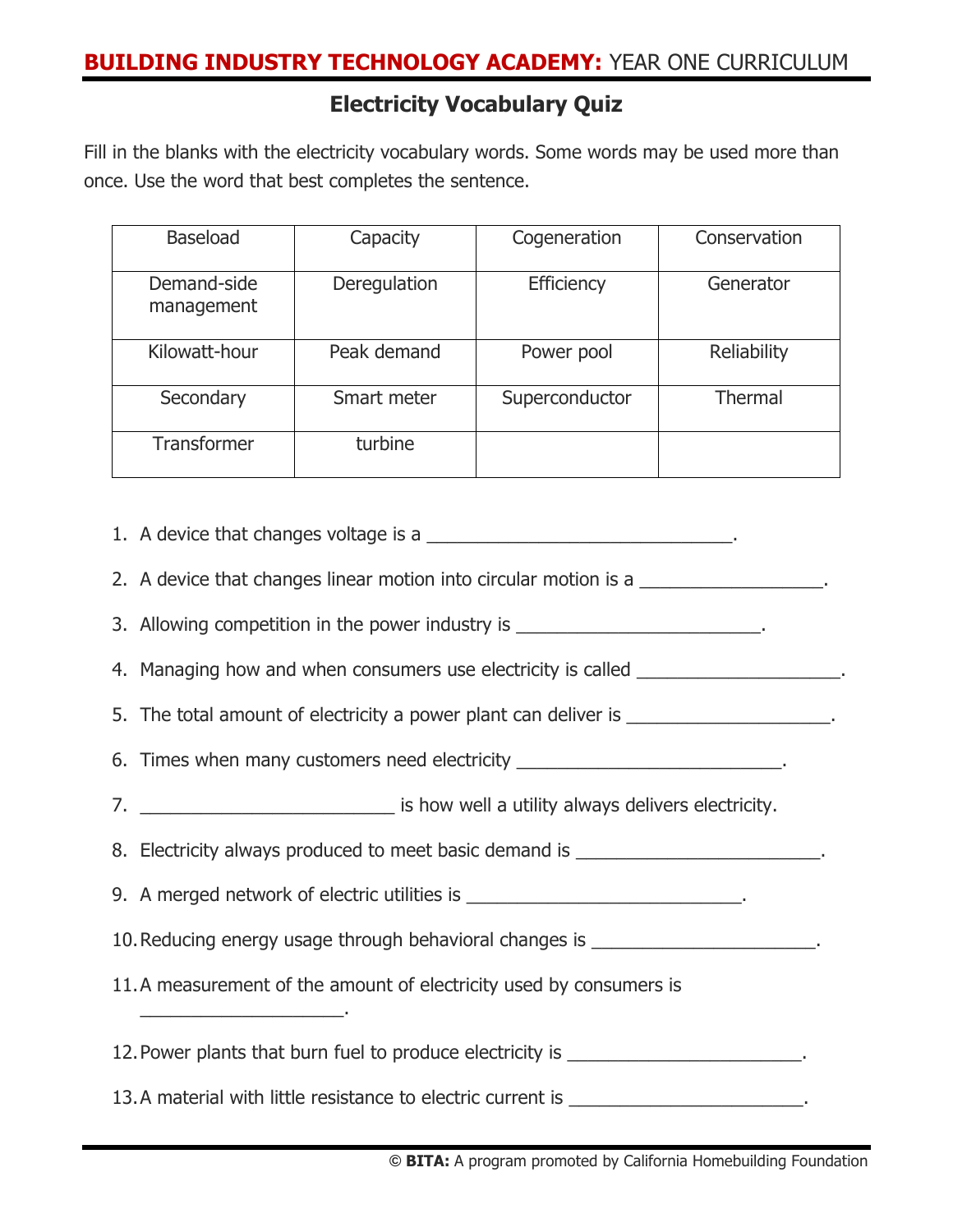- 14.A device measuring electricity consumption that allows for two-way wireless communication between the utility and consumer is \_\_\_\_\_\_\_\_\_\_\_\_\_\_\_\_\_\_\_\_\_\_\_.
- 15.\_\_\_\_\_\_\_\_\_\_\_\_\_\_\_\_\_\_\_\_ is a source of energy that requires another source to produce it.
- 16. Manufacturing a product and producing electricity is \_\_\_\_\_\_\_\_\_\_\_\_\_\_\_\_\_\_\_\_\_\_\_.
- 17.Reducing the amount of energy consumed by devices through advances in technology is \_\_\_\_\_\_\_\_\_\_\_\_\_\_\_\_\_\_\_\_\_\_.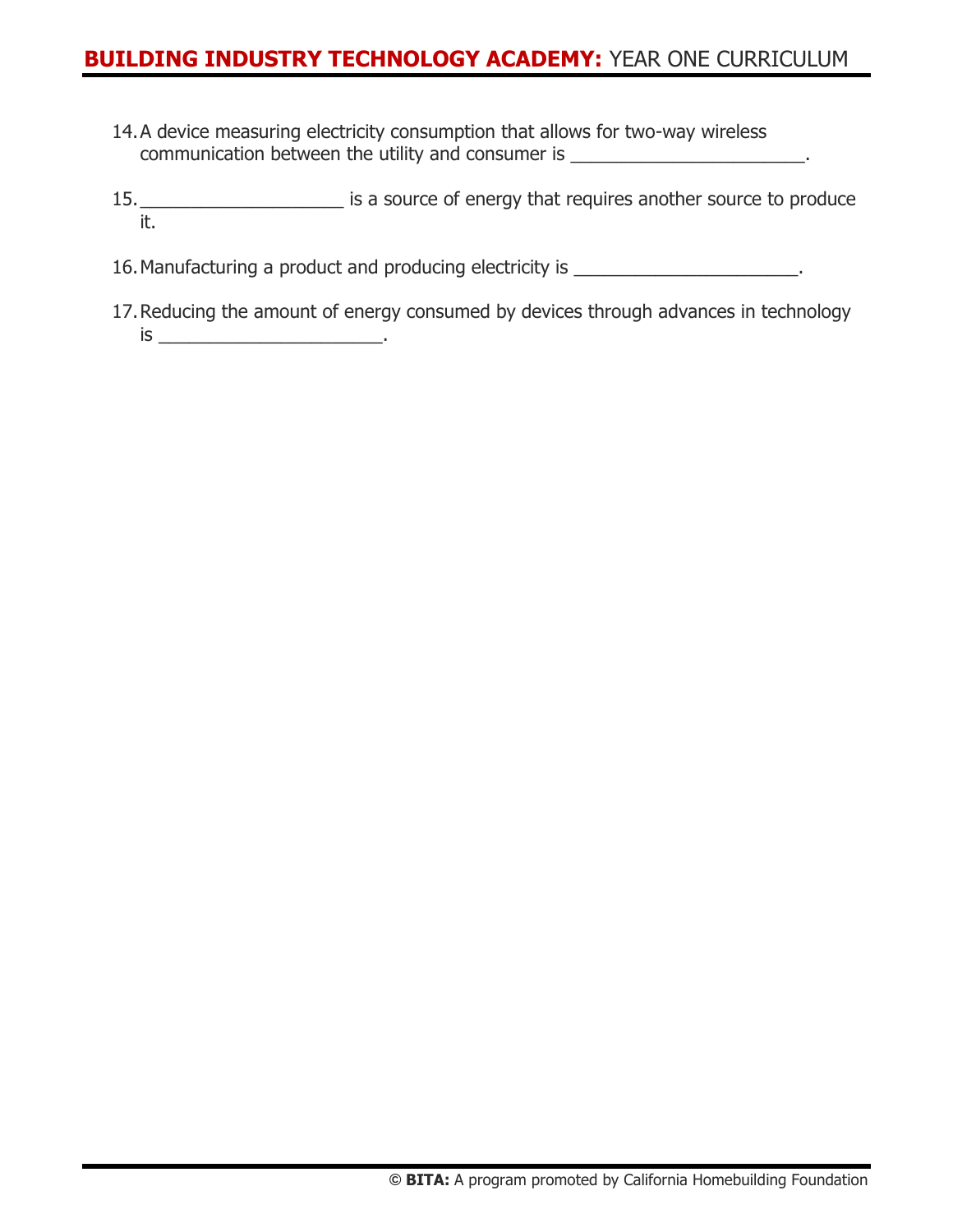### **Electricity Vocabulary Quiz** – Answer Key

- 1. Transformer
- 2. Turbine
- 3. Deregulation
- 4. Demand-side management
- 5. Capacity
- 6. Peak demand
- 7. Reliability
- 8. Baseload
- 9. Power pool
- 10.Conservation
- 11.Kilowatt-hour
- 12.Thermal
- 13.Superconductor
- 14.Smart meter
- 15.Secondary
- 16.Cogeneration
- 17.Efficiency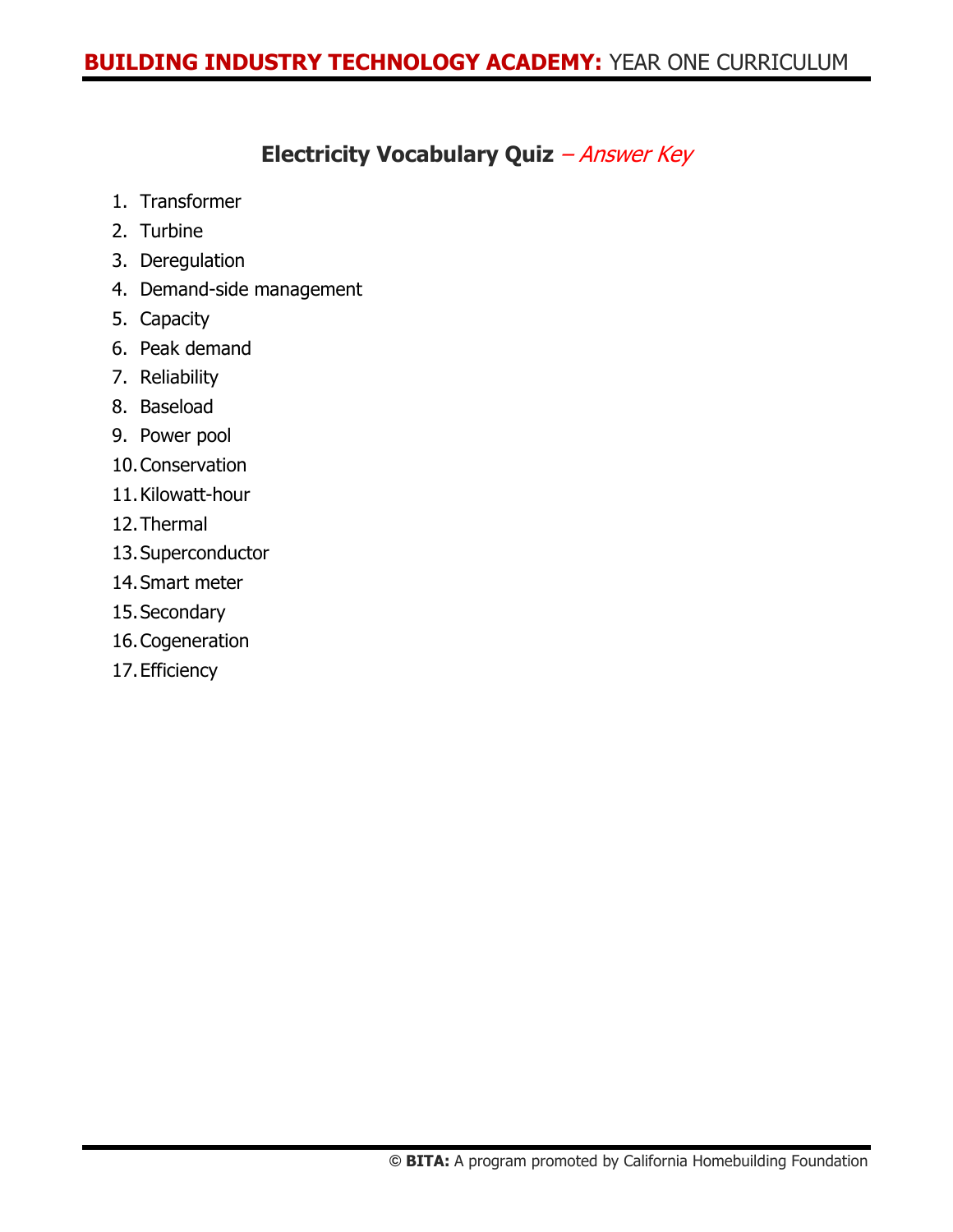## **Measuring Electricity Quiz**

Fill in the blanks in the tables below.

#### **Table 1:**

| <b>Voltage</b> |   | <b>Current</b> | X | <b>Resistance</b> |
|----------------|---|----------------|---|-------------------|
| 1.5V           | = |                | Χ | $3\Omega$         |
|                | = | 3A             |   | 4 Ω               |
| 120 V          | = | 4 A            |   |                   |
| 240 V          | = |                | x | $12 \Omega$       |

#### **Table 2:**

| <b>Power</b> |     | <b>Voltage</b> | X | <b>Current</b> |
|--------------|-----|----------------|---|----------------|
| 27 W         | $=$ | 9 V            | Χ |                |
| W            | $=$ | 120 V          | Χ | 1.5A           |
| 45 W         | =   |                | Χ | 3A             |
| W            |     | 120 V          | X | 2A             |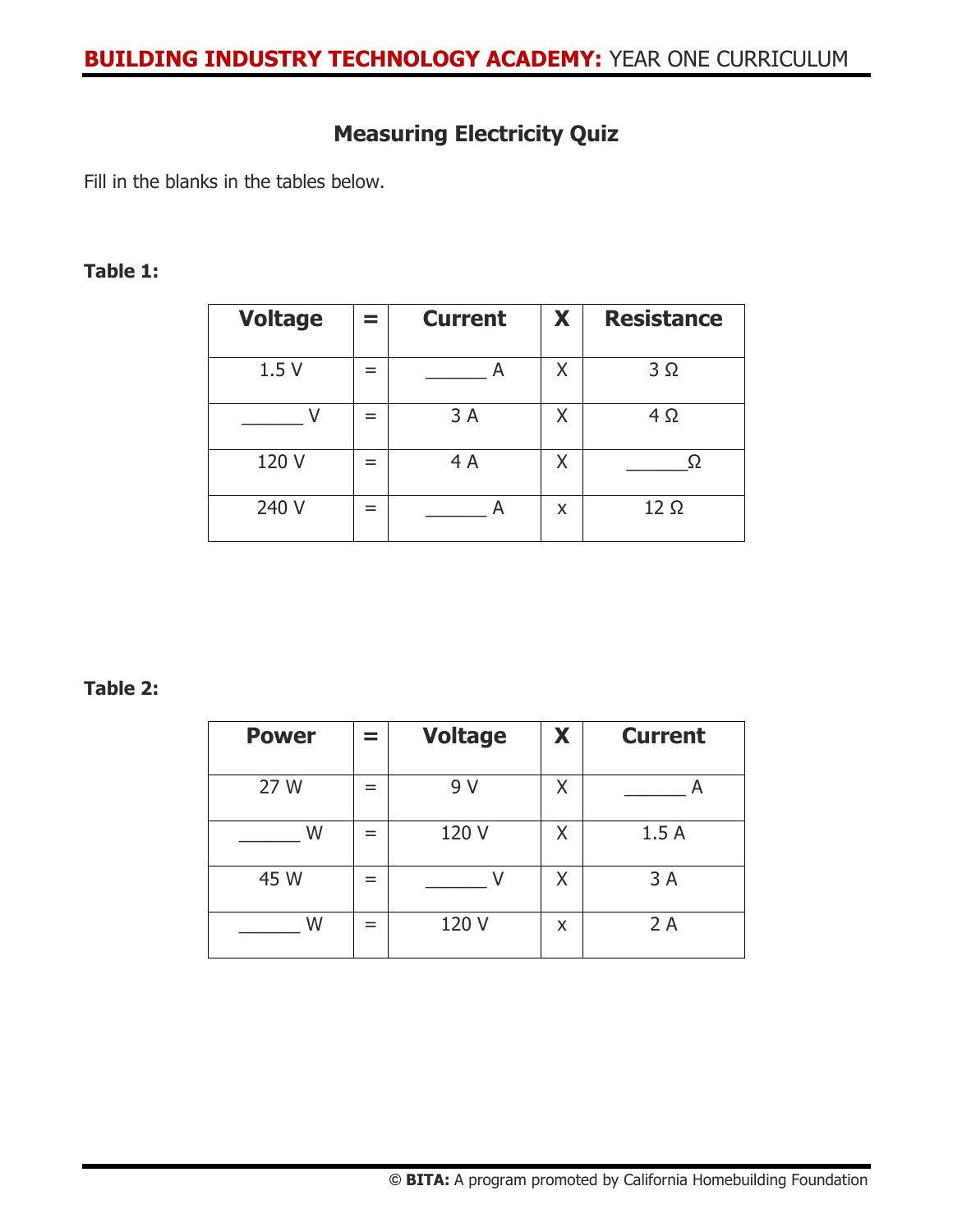#### **Table 3:**

| <b>Appliance</b> | <b>Power</b> | -<br>= | <b>Voltage</b> | X | <b>Current</b> |
|------------------|--------------|--------|----------------|---|----------------|
| TV               | 180 W        | $=$    | 120 V          | Χ |                |
| Computer         | 40 W         | $=$    | 120 V          | Χ | A              |
| Printer          | 120 W        | $=$    | 120 V          | Χ |                |
| Hair Dryer       | 1000 W       | -      | 120 V          | X |                |

#### **Table 4:**

| <b>Power</b> | X | Time  | $\equiv$ | <b>Electrical</b><br><b>Energy</b><br>(kWh) | X | <b>Price</b> | $\equiv$ | <b>Cost</b> |
|--------------|---|-------|----------|---------------------------------------------|---|--------------|----------|-------------|
| 5 kW         | Χ | 100 h | $=$      | <b>kWh</b>                                  | X | \$0.127      |          |             |
| <b>25 kW</b> | Χ | 4 h   | $=$      | kWh                                         | X | \$0.127      | $=$      |             |
| 1000 W       | Χ | h     | $=$      | kWh                                         | X | \$0.127      | $=$      |             |